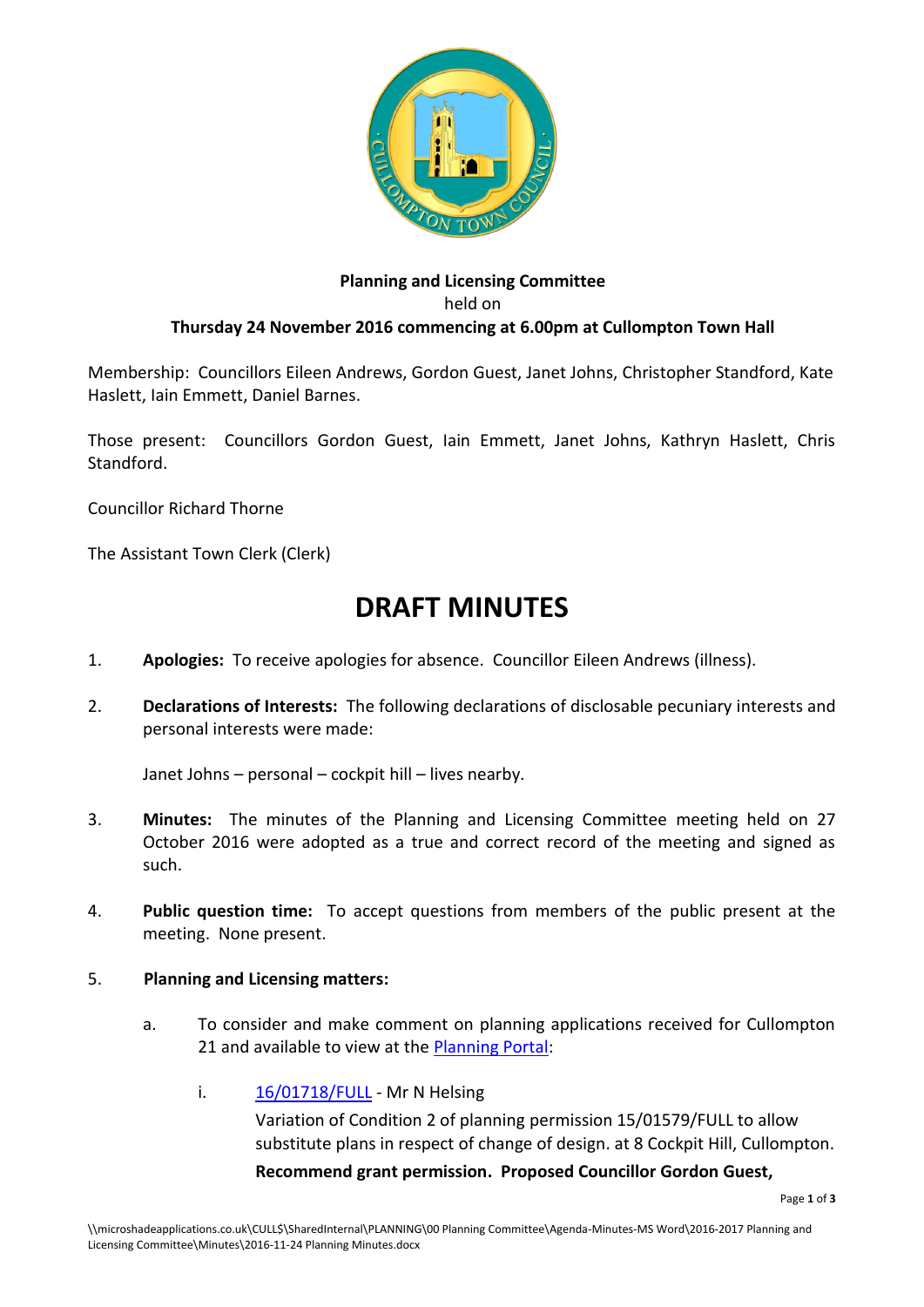#### **seconded Councillor Janet Johns.**

ii. [16/01725/FULL](https://planning.middevon.gov.uk/online-applications/applicationDetails.do?activeTab=documents&keyVal=OGA1GRKS05K00) - Col M Woodcock Erection of wooden garden shed at The Walronds, 6 Fore Street, Cullompton.

**Recommend grant permission. Proposed Councillor Gordon Guest, seconded Councillor Kathryn Haslett.**

b. To receive planning determinations and consider any other planning matters brought forward at the discretion of the Chair.

#### **Approved**

- 16/00840/FULL Erection of an agricultural storage building and formation of pond at Land at NGR 301860 104609 (Westcott), Westcott, Cullompton.
- 16/00884/FULL Change of use of land to form vehicular access to dwelling at Land at NGR 30058996 107384 Rear of 1 Heathaller Cottages), Knowle, Cullompton.
- 16/00957/HOUSE Erection of single storey rear extension at 11A Colebrooke Lane, Cullompton.
- 16/00966/FULL Conversion of former St John Ambulance Station into artist's studio, workshop and first floor dwelling and removal of asbestos lean-to roof at Gidley Coach House, Cullompton
- 16/00986/HOUSE Erection of single storey and two storey extension to include garage, indoor swimming pool and entertainment area at Hackland Manor, Cullompton.
- 16/00987/FULL Erection of a building to be used in association with existing D2 use for weddings (Revised Scheme) at Land and Building at NGR 303018 106493 (Upton), Cullompton.
- 16/00989/LBC Listed Building Consent for internal and external alterations at Fairfield Cottage, Colebrooke Lane, Cullompton.
- 16/01169/HOUSE Erection of extension to garage to form car port and additional garage at Court Lodge, Station Road, Cullompton at Integrated Dental Holdings, 25 High Street, Cullompton.
- 16/01206/FULL Erection of storage building for agricultural machinery at NGR 300786 106001 (Fulfords Farm).
- 16/01217/ADVERT Advertisement consent to display 1 non-illuminated fascia sign and 1 non-illuminated hanging sign at Integrated Dental Holdings, 25 High Street, Cullompton.
- 16/01231/HOUSE Erection of a single storey side and rear extension at 2 Walter's Orchard, Lower Mill Lane, Cullompton.

# **Refused**

- 16/01237/FULL Variation of condition 2 to amend the approved plans of Planning Permission 14/01483/FULL at Stables, Newland Farm, Cullompton.
- 16/01239/FULL Variation of condition 2 to amend the approved plans of